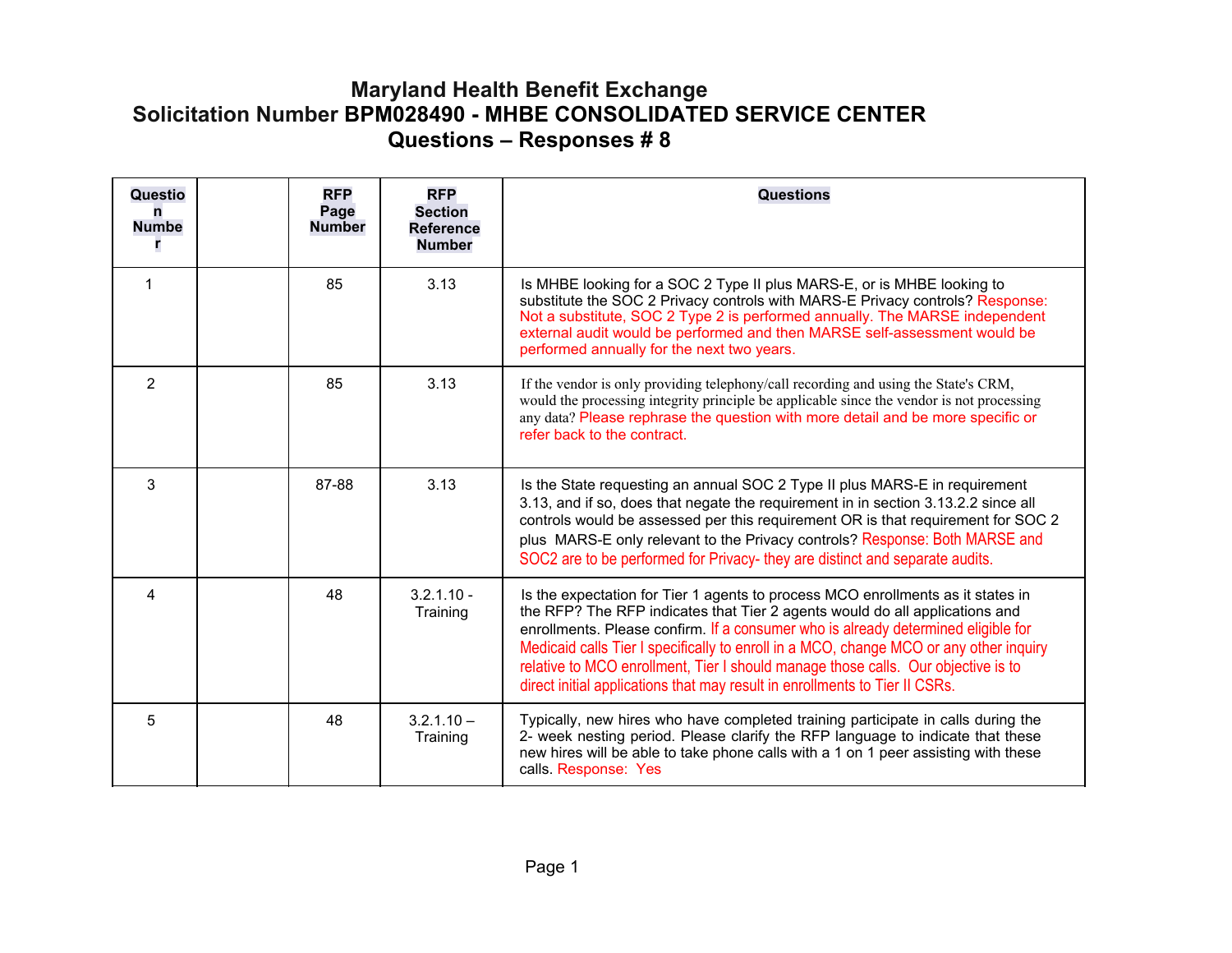| 6              | 27              | 1.32 D.4                | The RFP states "Notwithstanding the foregoing provisions of this Section 1.32,<br>MHBE requires all Transmittal Letters, Proposals and any Contract resulting from<br>this RFP to contain original signatures executed in ink by a person authorized to<br>bind the Contractor." For any document in the proposal submission that requires a<br>signature, would the State accept digital signatures instead of original signatures<br>executed in ink? Response: Yes                                                                                                                                                                                                                                                                                                                                                                                                                                     |
|----------------|-----------------|-------------------------|-----------------------------------------------------------------------------------------------------------------------------------------------------------------------------------------------------------------------------------------------------------------------------------------------------------------------------------------------------------------------------------------------------------------------------------------------------------------------------------------------------------------------------------------------------------------------------------------------------------------------------------------------------------------------------------------------------------------------------------------------------------------------------------------------------------------------------------------------------------------------------------------------------------|
| $\overline{7}$ | 62<br>and<br>61 | 3.3.1<br>and<br>3.2.1.8 | Please clarify when the Transition-In Plan is due. In section 3.3.1, it states the plan<br>is due within 10 calendar days following the NTP. In the Deliverables section,<br>specifically in 3.2.1.8, it states the Transition-In Plan is due NTP + 15 calendar<br>days. Please clarify which is the correct due date. Response: Please follow 3.2.1.8<br>- NTP + 15 calendar days                                                                                                                                                                                                                                                                                                                                                                                                                                                                                                                        |
| 8              | 41              | 3.2.1.2                 | The RFP states "If Contractor uses a temporary staff hire practice, the Contractor<br>should have a plan to convert high-performing staff from temporary to permanent<br>upon 90 or 120 days". Will the State allow staff to remain with the staffing agency<br>longer than 120 days if doing so ensures the Minority/Women owned spend<br>continues to be met? Supporting this assumption is that as soon as an opportunity<br>to convert staff presents itself in such a way that the MBE spend would not be<br>negatively impacted, converting would continue. The contractor will have the<br>flexibility to meet their MBE goals with the understanding that high performing<br>staff will be converted to permanent hires as soon as practicable. The MHBE will<br>add a Deliverable requirement for supporting documentation to justify delays in<br>conversion as an exception to this objective. |
| 9              | 41              | 3.2.1.2                 | The RFP states that at the time of conversion, CSR rates should increase by the<br>minimum scale outlined. If we are able to maintain staff with the MBE until such<br>time a staff member can be converted without impacting the MBE spend, can we<br>assume that the staff may stay on at the pre-conversion rate until they are<br>converted? Part of the reason for this is to continue to provide a career path and<br>incentive for staff to remain with the project. Response: Yes; a staff member can<br>remain in a pre-conversion rate until they are converted.                                                                                                                                                                                                                                                                                                                                |

| 10  | 44  | 3.2.1.2 | Do all Spanish calls fall under Tier II category? Would it be correct to assume<br>Spanish calls related to General inquiry, 1095 A & B, Password reset & MCO<br>enrollments as Tier I calls?<br>Response: Spanish calls may come in as either Tier I or Tier II calls.                                                             |
|-----|-----|---------|-------------------------------------------------------------------------------------------------------------------------------------------------------------------------------------------------------------------------------------------------------------------------------------------------------------------------------------|
| -11 | N/A | N/A     | Does the call volume of all call types have the same % of Spanish calls? If not, can<br>the State provide the % of Spanish calls by call types? Response: The % of Spanish<br>calls offered can be determined with the information provided in the volume chart.<br>MHBE does not currently track Spanish call volume by call type. |